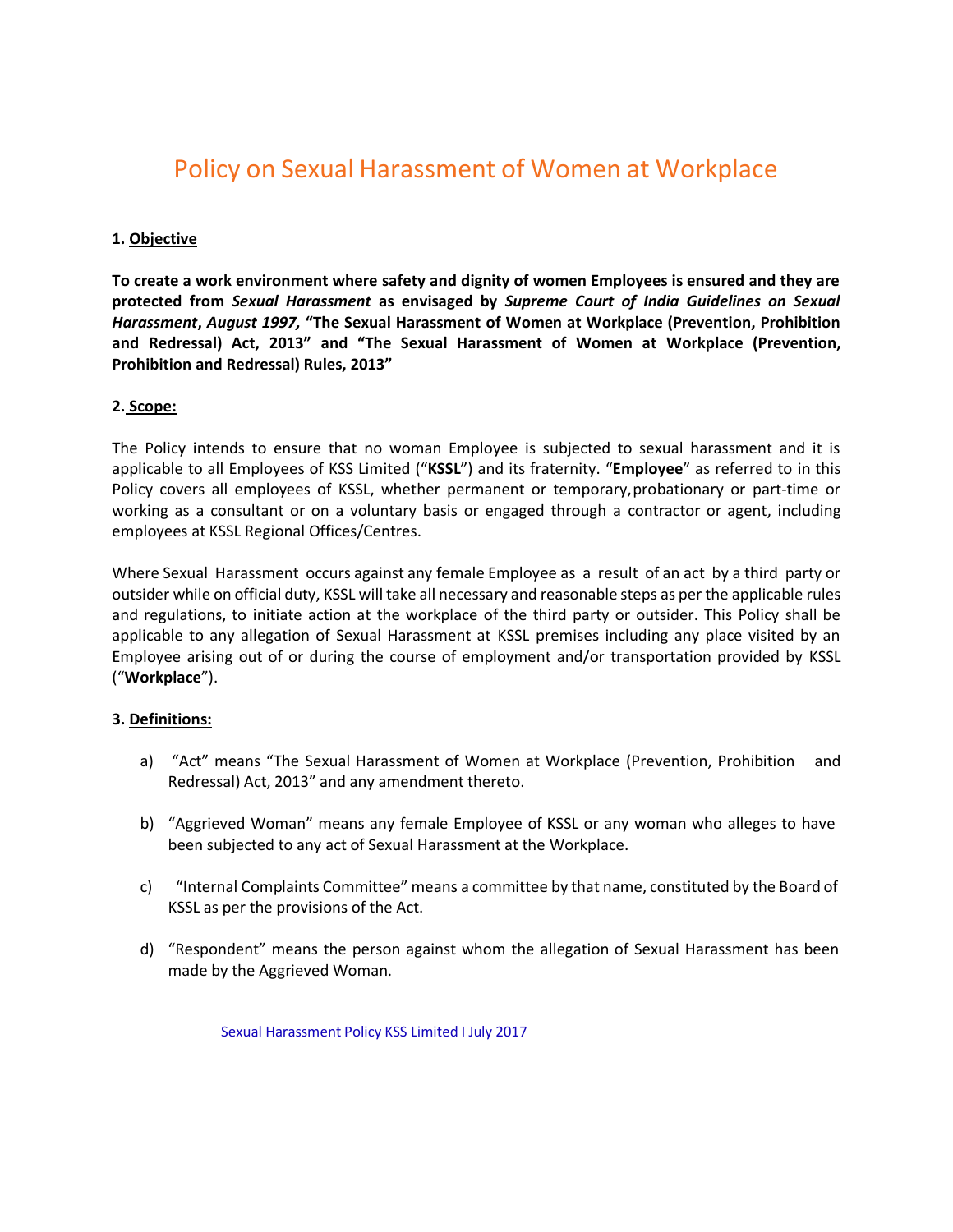- e) "Sexual harassment" means and includes:-
- 1. "… such unwelcome behaviour of a male employee towards a female employee (whether directly or by implication) as:
	- Ø Physical contact and advances;
	- Ø a demand or request for sexual favours;
	- Ø sexually coloured remarks;
	- Ø showing pornography;
	- Ø any other unwelcome physical, verbal or non-verbal conduct of sexual nature."
- 2. Implied or explicit promise of preferential treatment to a woman employee in her employment; or
- 3. Implied or explicit threat of detrimental treatment to a woman employee in her employment; or
- 4. Implied or explicit threat to a woman employee about her present or future employment status; or
- 5. Interference with her work or creating an intimidating or offensive or hostile work environment for her; or
- 6. Humiliating treatment likely to affect her health or safety.

# **3. Internal Complaints Committee:**

The Internal Complaints Committee shall comprise of:

- a) A Presiding Officer who shall be a woman employed at a senior level at workplace from amongst the Employees;
- b) Not less than 2 (two) members from amongst Employees preferably committed to the cause of women or who have had experience in social work or have legal knowledge; and
- c) One member from amongst non-governmental organization or associations committed to the cause of women or a person familiar with the issues relating to sexual harassment.

The Internal Complaints Committee will operate on the following guidelines:-

- a) the person against whom the allegation of Sexual Harassment has been made by the Aggrieved Woman Complaints Committee shall meet as and when any instance of violation of the policy is referred to the committee and in any case at least once in a year.
- b) Internal Complaints Committee shall prepare the annual report and submit the report pertaining to number of cases filed and their disposal under the act to the Board.
- c) The Presiding Officer and the members of the Internal Complaints Committee will hold the position upto three years from the date of their nomination.

#### 4. **Functioning of Committee**: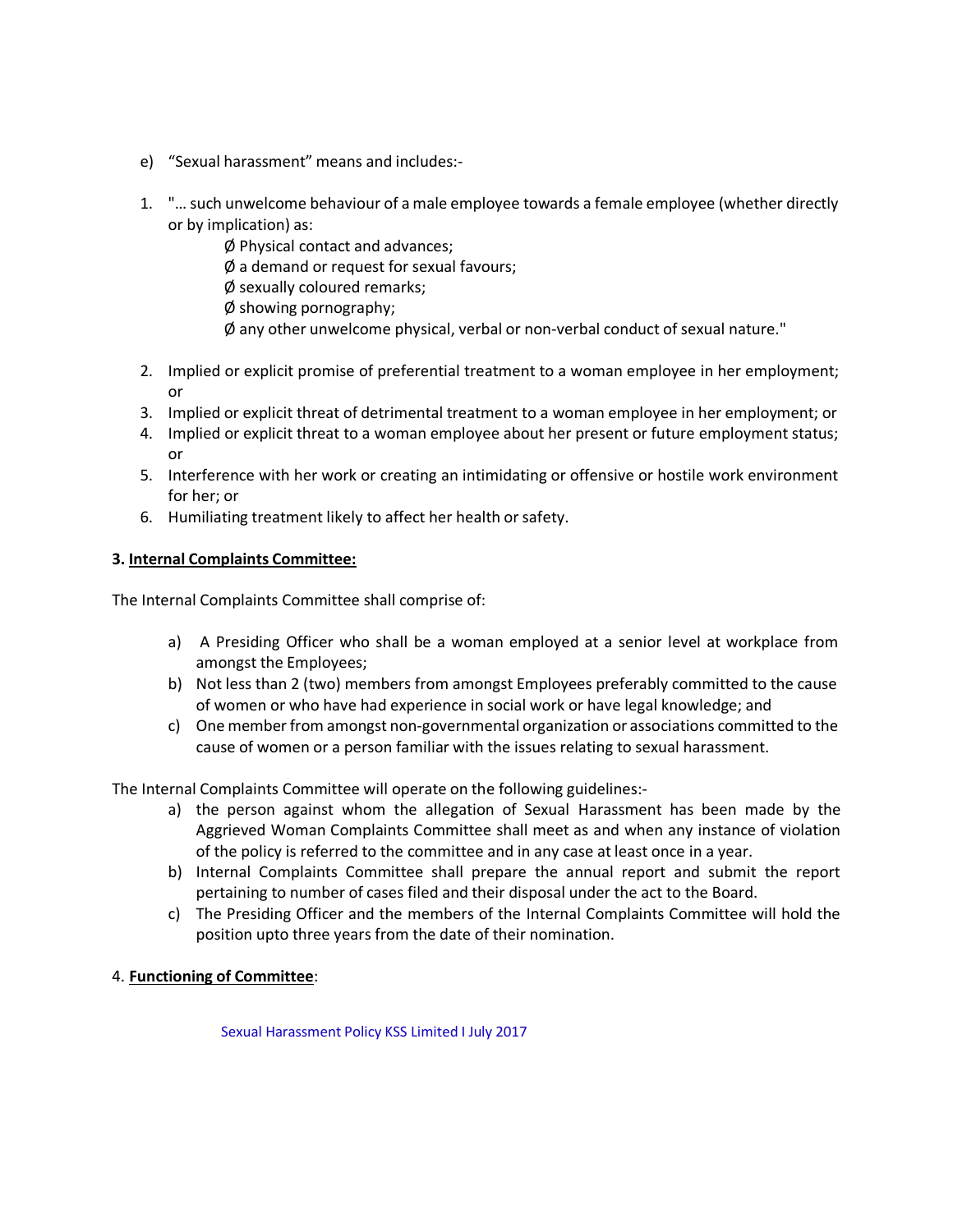#### **A. Lodging a Complaint**:

- a) The Aggrieved Woman makes a complaint directly to the Presiding Officer of the Internal Complaints Committee. The Presiding Officer should be able to try & solve the grievance informally before escalating the matter to the formal Committee within a period of three months from the date of incident.
- b) Where an Aggrieved Woman is unable to make a complaint on account of her physical incapacity, a complaint may be filed by (a) her relative or friend, or (b) her co-worker, (c) an officer of the National or State Commission for Women, or(d) any person who has knowledge of the incident, with the written consent of the Aggrieved Women.
- c) Where an Aggrieved Women is unable to make a complaint on account of her mental incapacity, a complaint may be filed by (a) her relative or friend, or (b) a special educator, or (c) a qualified psychiatrist or psychologist, (d) the guardian, or (e) any person who has knowledge of the incident jointly with any of the persons mentioned in (i) to (iv) of this paragraph.
- d) Where an Aggrieved Women,for any other reason, is unable to make a complaint, a complaint may be filed by any person who has knowledge of the incident, with the written consent of the Aggrieved Women.
- e) The Internal Complaints Committee may, for the reasons to be recorded in writing, extend the time limit, if it is satisfied that there were unavoidable circumstances which prevented the Aggrieved Woman from filing a complaint within the said period. Such complaint shall contain all the material and relevant details concerning the alleged Sexual Harassment including the name of the contravener. The information disclosed by such complainant should be treated as confidential information by the members of the Internal Committee.
- f) If the Aggrieved Woman would like to initiate action under the Indian Penal Code, 1860 ("IPC"),she may inform the KSSL management of the same, and the management will provide necessary assistance to the Aggrieved Woman to file the complaint in relation to the offence under the IPC.

#### **B. Conciliation:**

The Internal Complaints Committee may, before initiating an inquiry, at the request of the complainant take steps to settle the matter between her and the Respondent through conciliation. However, no monetary settlement shall be made the basis of the conciliation. Where a settlement has been arrived at as mentioned above, the Internal Complaints Committee shall record the settlement so arrived at and forward the same to the management of KSSL to take action as specified in the recommendation and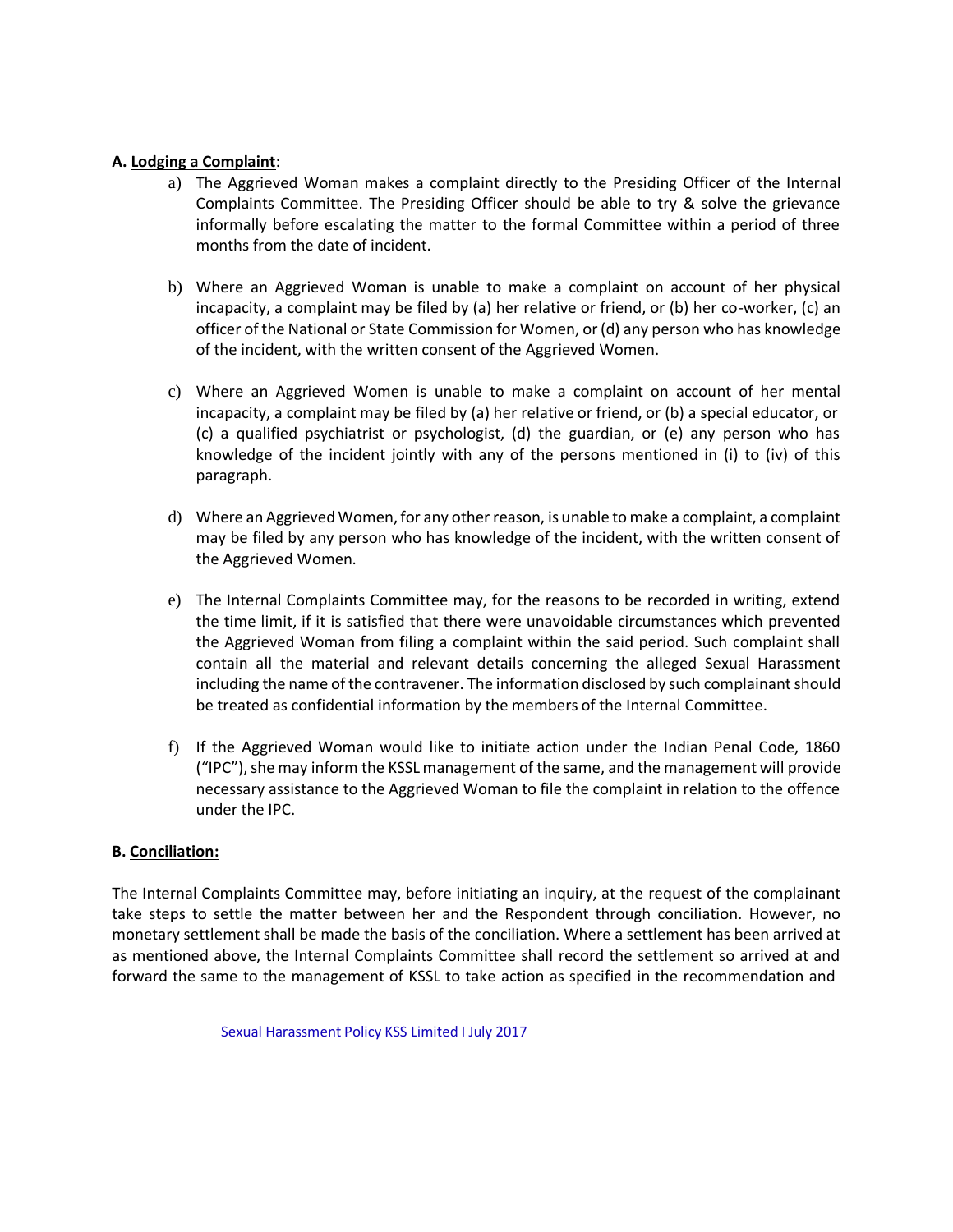shall provide copies of the settlement to the complainant and the Respondent.

#### **C. Inquiry into Complaint**:

The Internal Complaints Committee shall proceed to make inquiry into the complaint in accordance with the provisions of the service rules applicable. Such an inquiry (with due conciliation as appropriate) shall be completed within a period of three months. Confidentiality of the complaint procedure will be maintained.

The Internal Complaints Committee shall proceed to make an inquiry into the complaint in accordance with the principles of natural justice and further during the course of inquiry provide an opportunity of being heard to the complainant and the Respondent and the relevant witnesses provided by the complainant and the Respondent.

# **D. Inquiry Report**:

On the completion of such inquiry, the internal committee shall provide the report of its findings to the Managing Director & CEO within a period of 10 days from the date of completion of enquiry and such report be made available to the concerned parties. The Managing Director & CEO shall act upon the recommendation within 60 days of its receipt.

In the event that the Internal Complaints Committee arrives at the conclusion that there is no case for Sexual Harassment, then the complaint may be dropped by the Internal Complaints Committee, and it shall notify the management of KSS of the same.

#### 5. **Penaltiesto Respondent**:

If the sexual harassment complaint is proved prima-facie right to the Internal Complaints Committee based on the material and/or witness verified by them, then the Committee will recommend to the Managing Director & CEO punishment to the Respondent in terms of:

- Warning in writing
- Immediate suspension from the services
- Immediate termination
- May immediately refer the case based on the gravity and merits of the case to the local police/judiciary

# 6. **Punishment for false complaints**:

Where the Internal Complaints Committee arrives at a conclusion during or after the inquiry that the allegation against the Respondent is either malicious or false, appropriate punitive action may be taken by the Managing Director & CEO as per service rules applicable on recommendations of the committee.